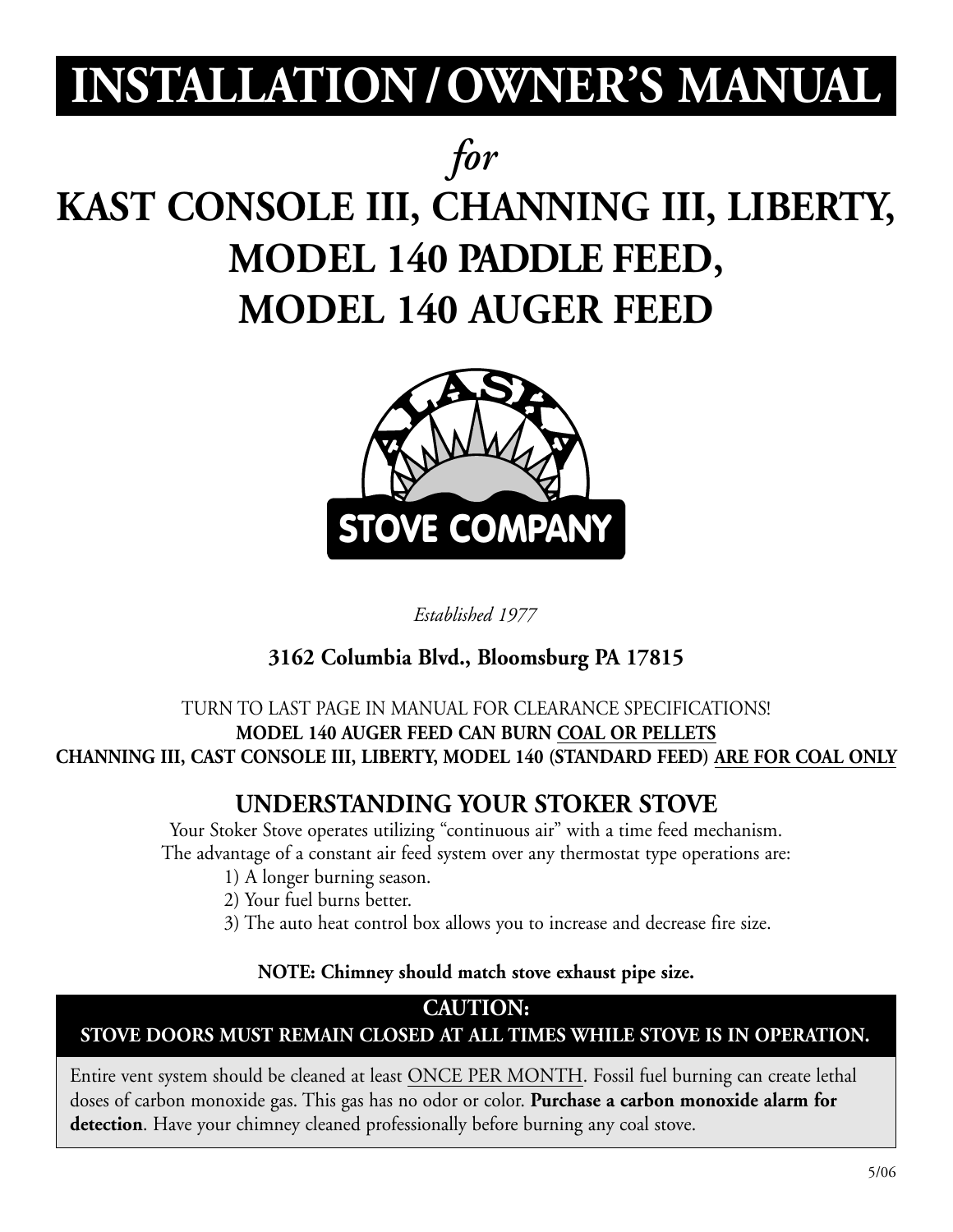#### **FEEDER ASSEMBLY**

Locate unit *(See Fig. 1 on page 3 and Fig. 2 on page 2)*. Check that strongback gasket is positioned properly as shown in Fig 1. The strongback gasket position is critical in that it prevents air escape to the hopper area which could result in "hopper fire" or warpage to the overplate. The cast iron grate should sit snug to the housing. The gear motor moves the **feed bar** in a paddle like fashion, to push the coal across the grate. A separate motor with a plastic fan blows air through the grate for the combustion process. Wiring should be connected as shown below.

**WIRING:** Locate plug connections below, connect the male and female plugs with matching letters *(example A.M. to A.F.)* connect C.M. to a 110 volt wall outlet.

**NOTE:** Your feeder unit should come to you fully assembled and ready to plug in.

**RHEOSTAT** - is used to control the speed of your air distribution fan and allows you the air push you desire.

**NOTE:** Strongback is gray in color. make sure it's pinched between the grate and the feeder housing. As shown below. **IMPORTANT:** Paddle should be greased at least twice per year with standard grease *(see grease fitting position below)*. Grate gasket should be applied to feeder housing.

# **FEEDER ASSEMBLY PARTS LIST**

- 1. Auto Heat Control Box
- 2. Feeder Housing
- 3. Grate
- 4. Half Moon Feed Paddle
- 5. Plastic Wheel (Combustion Wheel)
- 6. Airmotor Tray
- 7. Cover Plate Bolt 1/4" x #20 x 2"
- 8. (4) #10/32 Nuts
- 9. Ball Joint Feed Arm
- 10. Feed Motor
- 11. Feed Motor Block
- 12. 1/2 Moon Feed Block
- 13. (2) 1/4" x #20 Wing Nuts
- 14. Strongback Gasket
- 15. Removable Feed Motor Tray
- 16. Airmotor / Combustion Motor
- 17. Grate Gasket 2' X Channel Gasket
- 18. Triple Plug Adapter
- 19. Paddle Plate (Note: 2 screws w/nut 3/8" x flat head not shown)
- 20. (2) 1/4" x #20 x 1" cap screws
- 21. Grease Fitting
- 22. 4' x 3/8" Rope Gasket

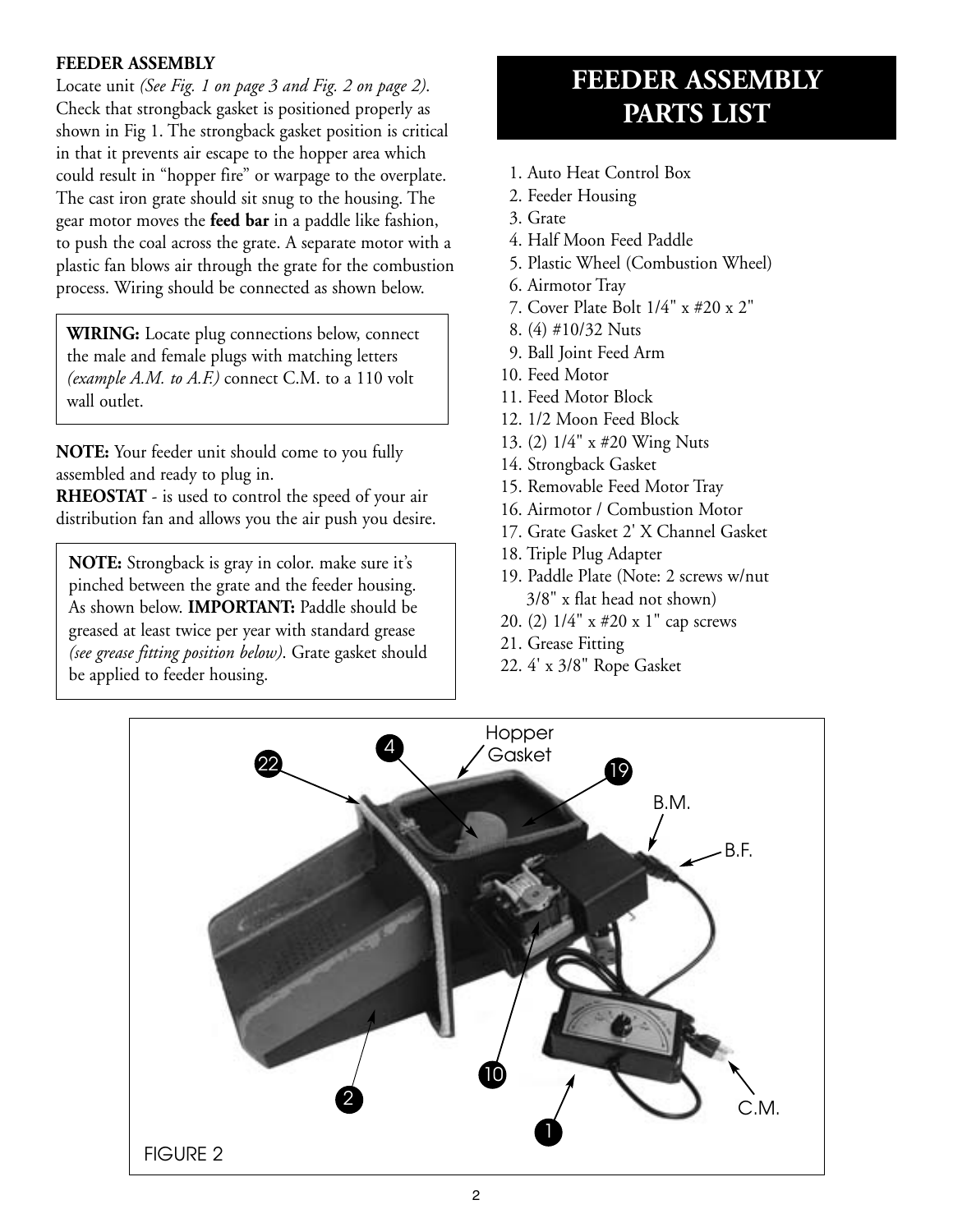





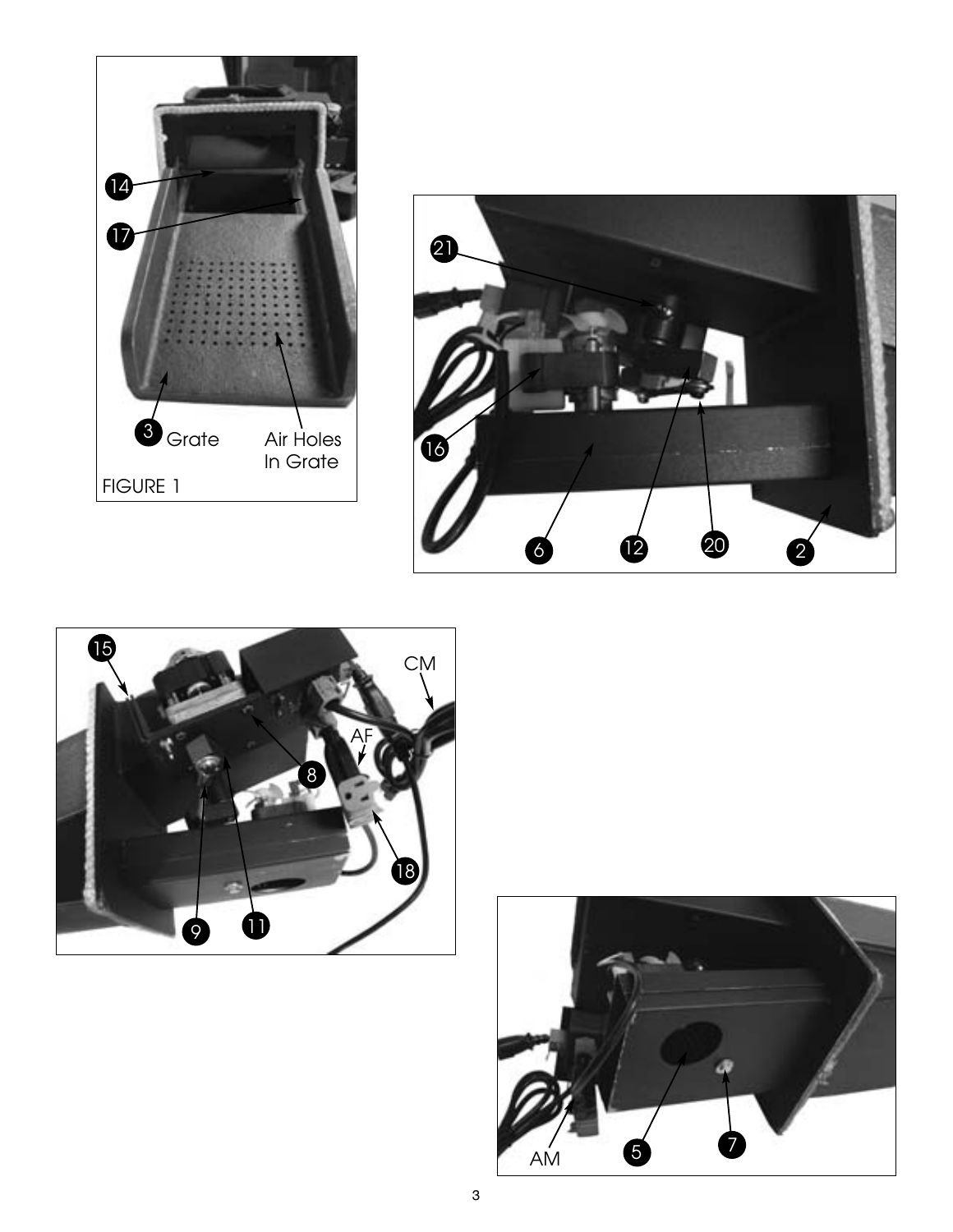#### **PADDLE FEED**

**ADJUSTING THE FIRE SIZE** - The **Auto Heat Box** is your fire size control. **The box is numbered 1 to 5. Generally a setting of 1 will maintain a minimum fire. A setting of approximately 5 will give you a full efficient fire (85,000 BTUs).** A setting of less than 1 may cause your fire to go out. A setting of over 5 may cause hot burning coals to spill off the grate before it is fully

burned. Select a setting **between the low burn of 1 and the high burn of 5** until your home is comfortable. Allow ample time for fire to adjust. A maximum fire should not exceed and inch of ash on the end of the grate.

#### **AUGER FEED**

Auto heat box for the Auger Feed may be adjusted higher than the 5 setting to achieve a full fire.

*Read this page before installing your stove.*

# **READ ENTIRE MANUAL**

- Masonry or factory built class "A" chimney may be used. A height of at least 15' from floor to top of chimney with an inside opening of a least 6" is required.
- This Stoker can also be installed using our "Alaska Vent" system. Ask your dealer for details.
- **Make sure** your chimney is free of any obstructions. The clean out door should be sealed and securely attached. Have your chimney cleaned and inspected before starting your stove.
- Be sure to purchase and install a carbon monoxide detector before you start to burn your stove.
- Contact your local building code officer, or your fire safety inspector to insure you're in compliance with **local codes** as they can vary.
- Alaska Company recommends that you install your stove with a **Barometric Damper**. We also recommend a minimum draft of .04" of water column, although this stove may draft at lower measurements. It may not function properly, by following these requirements it will help regulate your draft in high wind conditions and allow your stove to burn more efficiently.
- Fresh air is important to the function of your stove, an over insulated *(air tight)* house may not allow enough

combustion air for the proper performance of your stove. This can be corrected by slightly opening a window or installing a fresh air inlet.

- **Glass Cleaning and Care** Stove glass is high temp ceramic which can be fragile. Do not use cold water to clean. Do not slam door shut as fracturing could occur. **Abrasive cleaners will scratch the glass**. Do not clean glass while hot. Use a ceramic glass cleaner and soft cloth.
- **Brass and Gold Plating Care** Be sure to clean all fingerprints and oils from these surfaces before lighting your stove. **Do not use an abrasive cleaner**. Denature alcohol and a soft cloth are suggested. Any other cleaning products should be used according to the manufacturer's instruction.

**CAUTION:** If you are installing your Stoker Stove in a basement and your home uses a "heat pump" system, return air must be provided to the basement area. **EXAMPLE:** Do not pull air out of the basement with provision for return air or you could reverse the chimney draft of the stoker causing sulfur dioxide and carbon monoxide to enter living area.

## **ASSEMBLY OF TOP VENT KAST CONSOLE III, CHANNING III**

**NOTE:** Most stoves are preassembled.

**STEP 1** Remove all parts from box and stove body. Locate feeder plate *(See Fig. 3)*. Remove the 4 bolts from the feeder plate. Align the feeder assembly with the holes in the feeder plate. Insert the 4 bolts and tighten.

**STEP 2** Position the **hopper gasket** around the top edge of the **feeder housing**. Locate and remove the hopper bolts and spacers from the back of the stove body *(Fig. 3)*. Place the **hopper** on the **feeder housing**. Be sure the 4 tabs on the hopper fit inside the opening of the feeder housing. Bolt the hopper to the stove as

follows: Place a washer over bolt. Insert bolt into hole inside hopper. Apply another washer as the bolt comes through the hopper. Put a spacer over the bolt and insert into hole in stove body *(Fig. 3)* Snug bolt but do not tighten. Affix the 2nd bolt using the same procedure. Press down on the hopper to set into the gasket. Tighten the 2 bolts.

**STEP 3 Blower attachment** - Placer blower under **angle bracket**. Insert bolts and tighten.

**STEP 4 Remove Viewing Door** from stove body.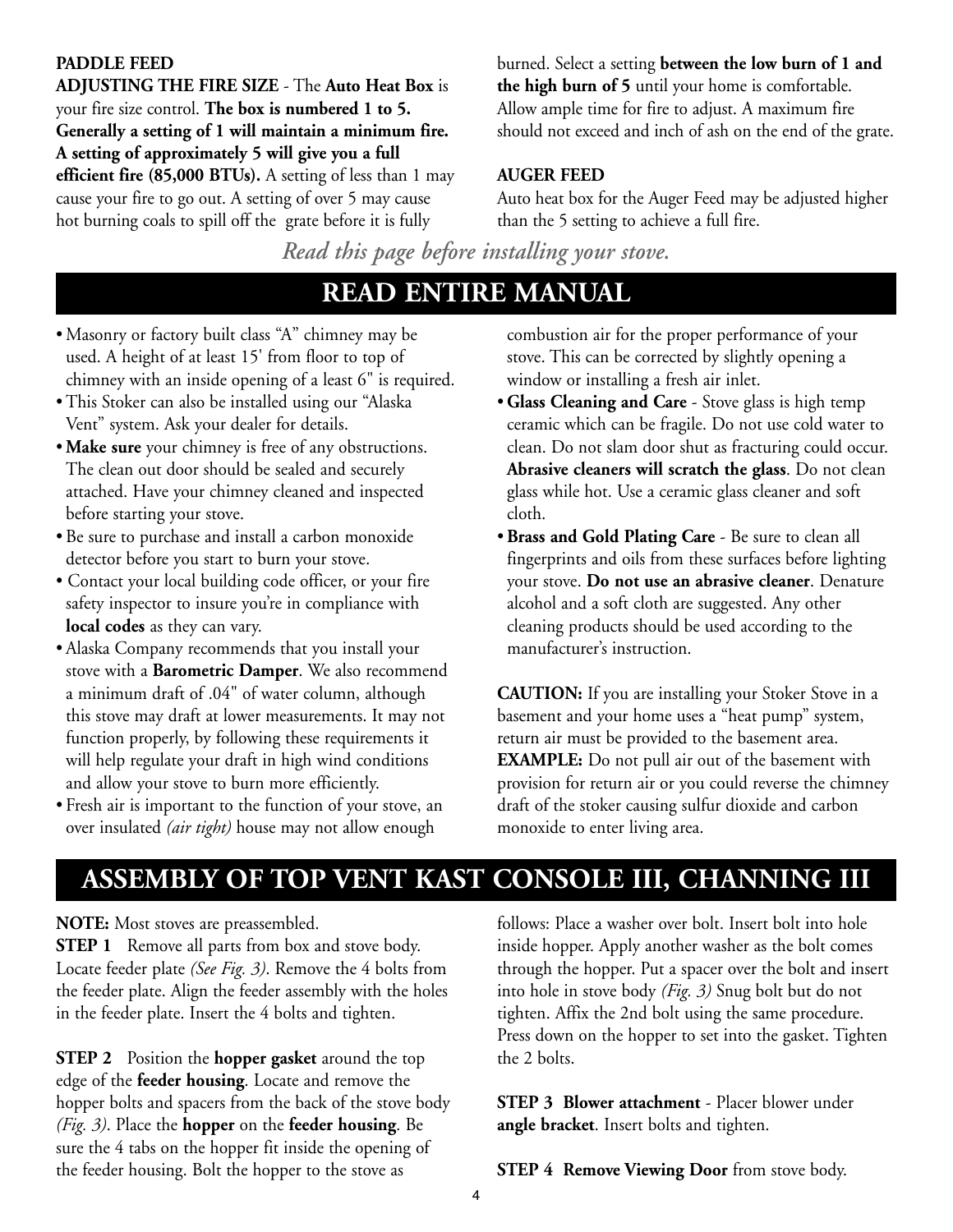Locate **Glass Box** which will include gaskets and instructions. Install glass. Re-hang door. **NOTE:** Some models come with glass installed. If your stove is ordered with the optional clean glass system, locate stainless steel screen *(packed inside stove body).* This screen helps to prevent fly ash from attacking the glass. Install the screen so the bottom rests on the Channel inside the stove body below the View door, and the top will lean against the metal plate welded to the top of your stove. **NOTE:** Install screen after stove is lit. Use hearth or stove gloves to install screen.

**Top Vent Stove Only** - This unit is sent to you with a **brick** attached to the inside back of stove. This component is removable which serves two purposes: a) Slide **brick**, opens for cleaning of fly ash and to allow you to adjust for better draft on warm days *(Keep closed in colder months. Slide open in warmer months.)* b) For access to clean the stove's vent system. Please locate **brick** at this time. Open viewing door, look inside stove through door opening. The brick will be between two metal channels, about 4" from the top of your stove. Locate holes in back of stove body. This is where your stove vents. **The two holes should be cleaned every 4 to 6 weeks with a vacuum or brush. NOTE: Entire vent system should be cleaned every 4 to 6 weeks. This may vary depending on chimney draft.**



**STEP 5 Attaching Power Cords** - Plug the female cord from the rheostat into the male cord coming from the blower. **NOTE:** The rheostat acts as a speed control and an off/on switch for the blower. It can be attached to the side of the hopper or wall using Velcro tape. Plug the male end of the feeder cord into a 110v wall outlet *(See Fig. 2 C.M.)*

**STEP 6 Position Stove** - Align stove pipe and screw pipe to vent hole *(See Assembly of Stove Pipe).*

**STEP** 7 Place the steel of optional cast top on stove. If you have a Kast Console III model, the top comes in 3 pieces. Position the center piece first, then the sides. Channing III has a single piece tope.

# **INSTALLATION GUIDE FOR ALASKA THERMOSTAT SYSTEM**

**STEP 1** Locate wall thermostat and thermostat control box. Plug timer control box into Feeder/Feeders. Attach timer control box securely to hopper or wall.

**STEP 2** Light stove as described in stove manual. Be sure thermostat wire leads are not connected together. Adjust lower knob, to number 4 and allow fire to stabilize. Adjust lower knob down allowing 15 to 20 minutes between adjustments until you have about 1 inch of burning coal on the grate from side to side.

**STEP 3** Connect thermostat wire leads together. Adjust top know to number 4. Allow fire to stabilize. Slowly adjust upper knob higher, until desired fire size is achieved.

**STEP 4** Disconnect thermostat wire leads. Run wire to desired location, attach wall thermostat. Adjust wall thermostat to desired temperature.

**NOTE:** Low fire and high fire setting may vary depending on desired heat output.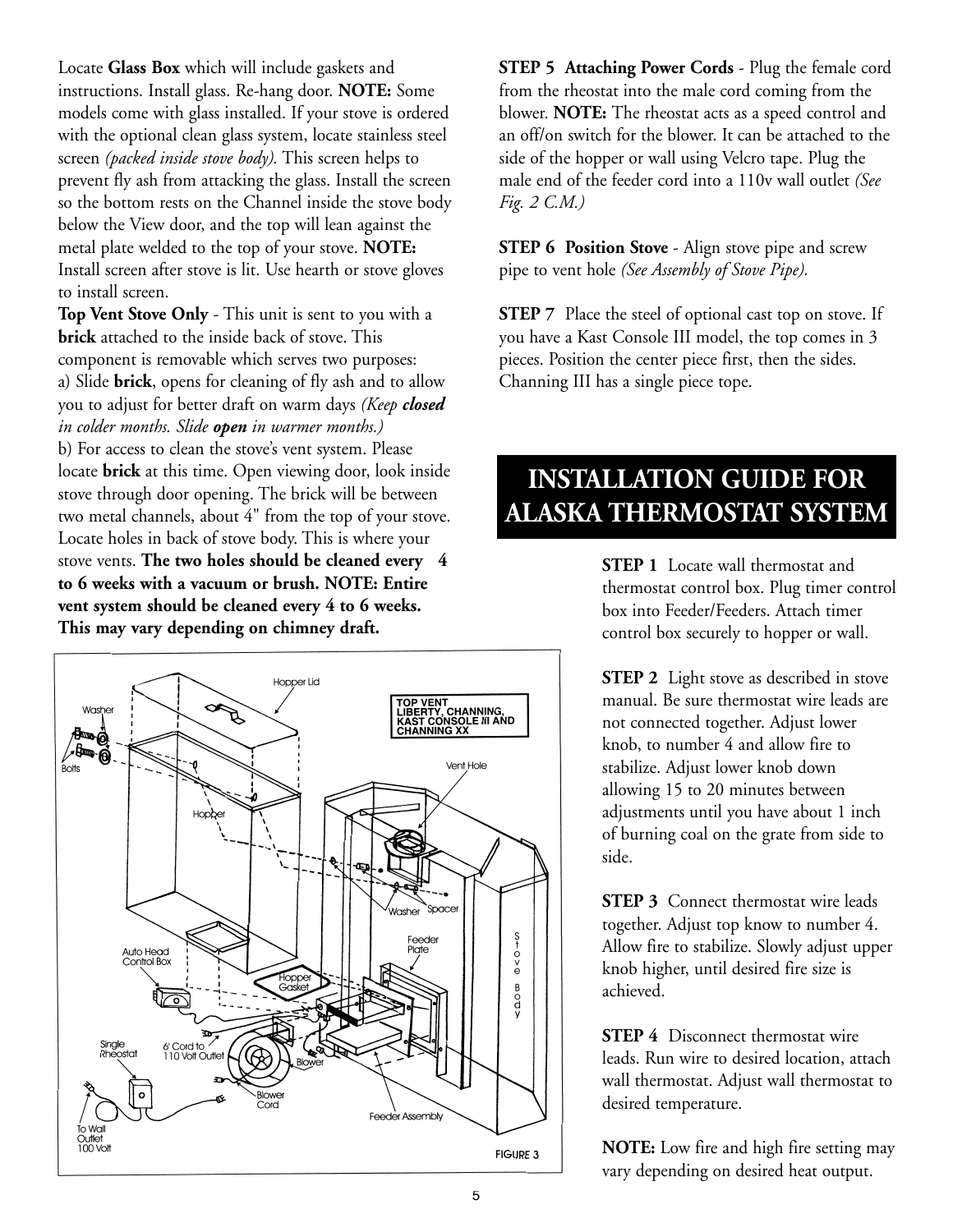# **COAL OR PELLET FUEL BURNING SYSTEM ASSEMBLY NOTES**

The Model 140 is pre-assembled, except for the **blower**. **Follow Page 8, Step 5 for blower assembly. The Model 140 may also be disassembled allowing the unit to be placed through small door openings and cellar entrances.**

**CAUTION:** Care must be taken during reassembly. Improper assembly may cause smoke leakage or a hopper fire.

#### *\*See Page 9 for Installation Instructions*

#### **REINSTALLING THE HOPPER**

**STEP 1** Make sure **gasket** on **hopper casting** is in good condition.

**STEP 2** Place **hopper** on **hopper casting**, center hopper, attach bolts and tighten.

**STEP 3** Make sure there are no spaces or gaps between **base of hopper** and **top of hopper casting.**

# **OPERATING INSTRUCTIONS AUGER FEED SYSTEM**

**NOTE: All fuel, coal or pellet must be thoroughly cleaned from feed system before switching from one fuel to another. NEVER USE SOAKING WET COAL!** Soaking wet coal will cause condensation in the hopper.

#### **COAL BURNING**

**STEP 1** Fill hopper with **dry coal**. Plug **auger feed system** into **110V outlet**. Turn **auto heat box knob clockwise** until it stops. Allow pot to fill with coal, then **turn auto heat box to 3.**

**STEP 2** Light fire as instructed. *See page 10.*

**STEP 3** Use the **high setting for combustion blower** when burning coal.

#### **STEP 4 Hopper lid must be shut and latched** for

auger feed system to operate *(make sure hopper lid seal is kept in good condition.)*

**STEP 5** Adjust auto heat knob to desired position. **With 1 being approximately a low fire, turn knob clockwise until it stops. This is approximately a full fire. NOTE:** These settings are approximate and will vary.

#### **PELLET BURNING**

**STEP 1** Fill hopper with **pellets**. Plug **auger feed system** into **110V outlet**. Turn **auto heat box knob clockwise** until it stops. Allow pot to fill about half way, then **turn auto heat box to 3.**

**STEP 2** Turn **combustion blower off**.

**STEP 3** Light pellets (use a **propane torch or alcohol gel**.)

**STEP 4** After pellets are burning, **turn combustion blower to the low setting**. Adjust auto heat knob to desired position. **With 1 being approximately a low fire, turn knob clockwise until it stops. This is approximately a full fire. NOTE:** These settings are approximate and will vary.

**NOTE: SEASONAL / END OF YEAR CLEANING STEP 1** Empty hopper.

**STEP 2** Empty auger.

**STEP 3** Remove **ash dump bolt** and **plate**. Vacuum all ash from pot casting. *(This may need to be done during burn season)*.

**STEP 4** Clean **pipe** and **elbows** several times during burn season.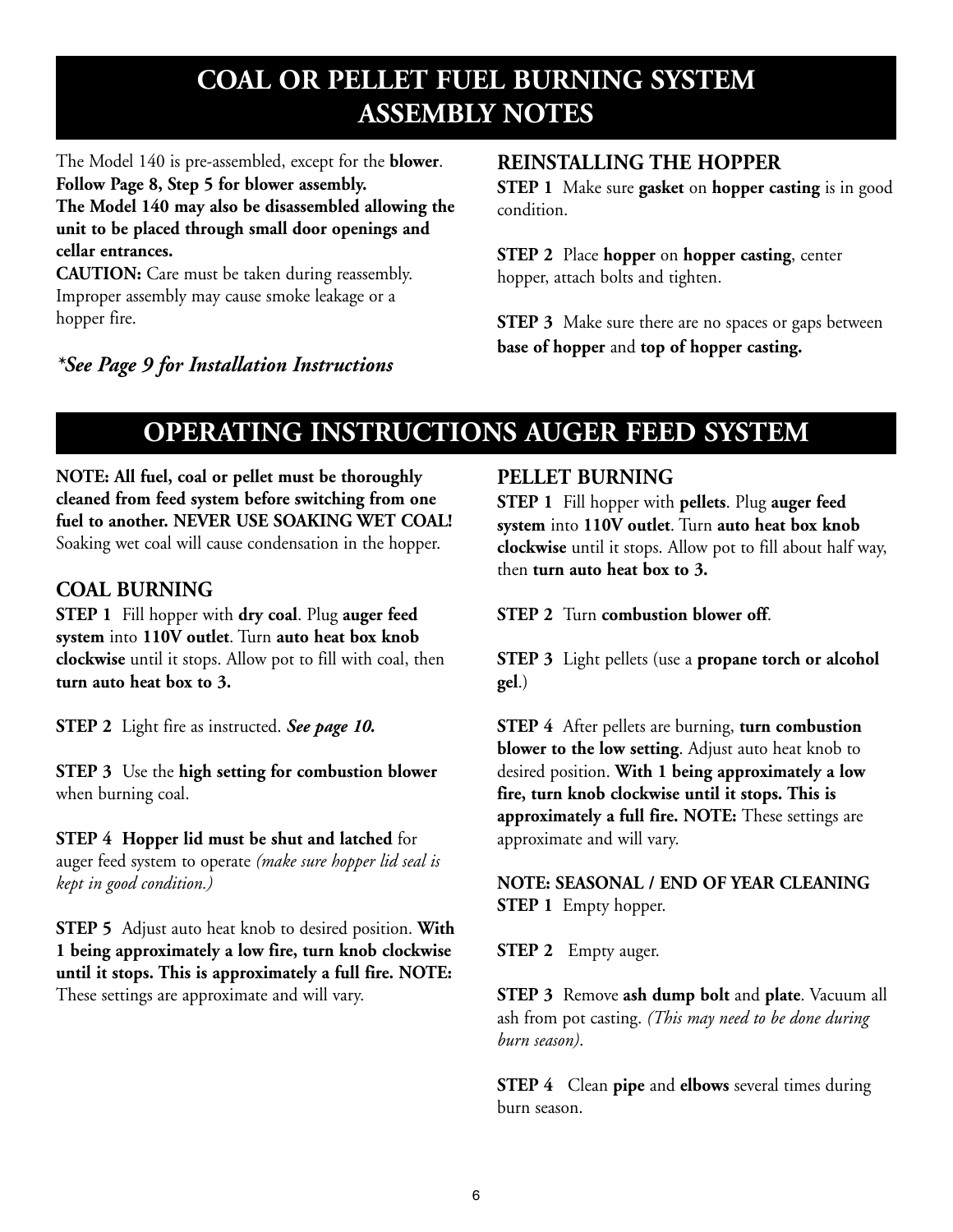# **FEEDER ASSEMBLY PARTS LIST**

- 1. Feed Motor
- 2. Auto Heat Control Box
- 3. Auger
- 4. 6 Piece Grate System
- 5. Ash Dump Plate
- 6. 2 Speed Combustion Blower
- 7. Auger Hub
- 8. Auger Shaft Collar
- 9. Motor Stop Support Bracket
- 10. Ash Ring
- 11. Pot Casting
- 13. Hopper Casting
- 14. Combustion Blower Shut Off Switch



NOTE: Ash Dump not shown. Located on bottom of Pot Casting.

# **ABOUT THE AUGER FEED SYSTEM**

**The Auger Feed System** is capable of burning **rice coal** or **wood pellets**. The fuel is fed from the **hopper** through the **auger** and out of the **burn pot**. Unburned fuel residue is either blown out of the pot by the **2 speed blower** or forced out by fresh unburned coal.

### **ADJUSTING THE FIRE SIZE**

The fire size is regulated by the **Auto Heat Box**. The box is numbered. **The approximate minimum fire number is 1. The knob may be turned higher than the 5th setting as long as hot or burning coals are not being forced off the edges of the grate.** This is the approximate highest fire setting.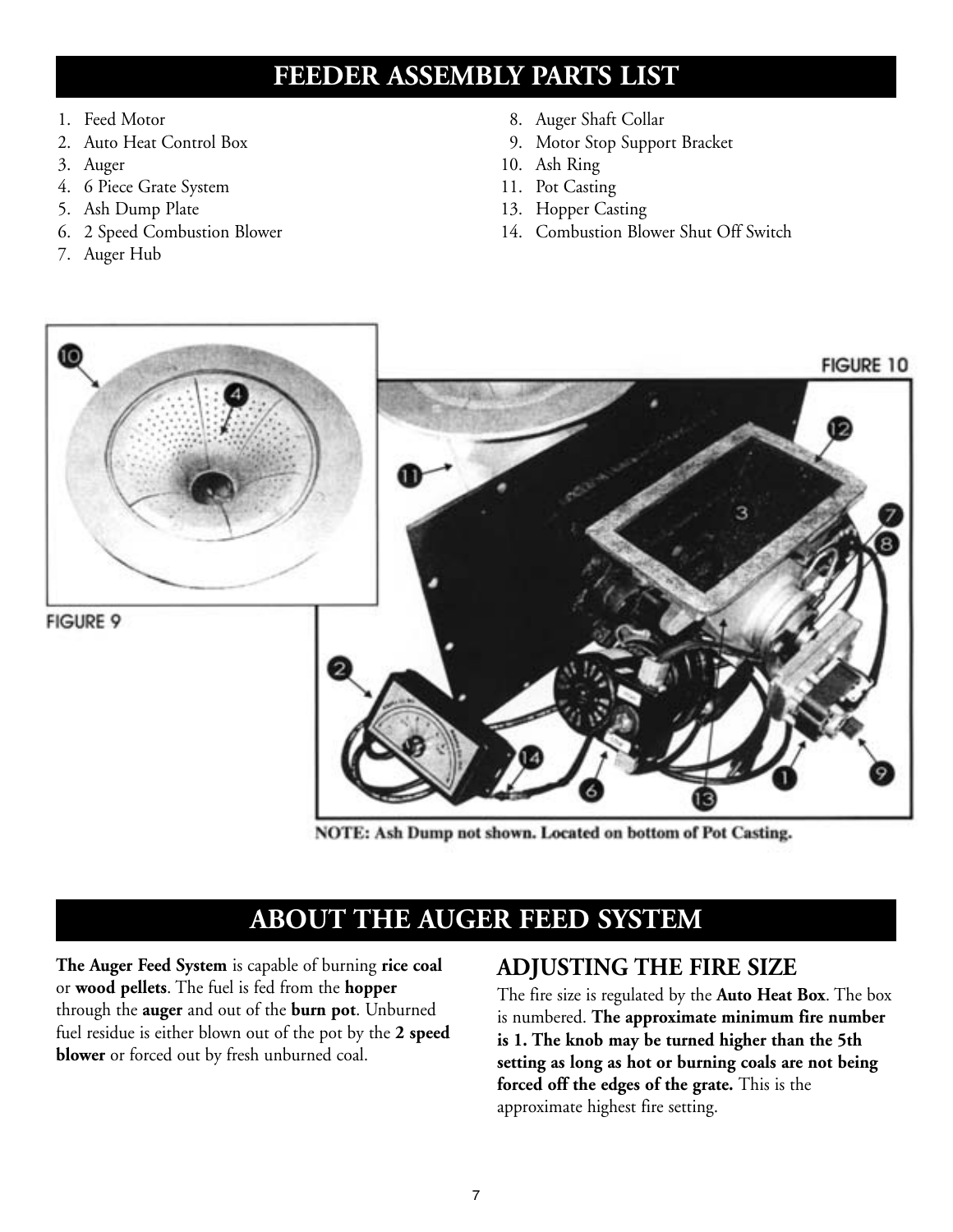# **ASSEMBLY OF YOUR MODEL 140**

**NOTE:** The stove comes assembled.

**STEP 1** Remove all parts from inside the stove body and the parts box. Remove the 8 bolts from the frame of the feeder plates *(4 from each plate).* Align Feeder Assembly holes with feeder plate holes. Insert bolts and tighten *(See Fig. 6).* If you purchased a Model 140 with one feeder, mount the feeder plate cover over one opening.

**STEP 2** Place Hopper Gasket around Top edge of Feeder Housing.

**STEP 3** Remove hopper bolts and spacers from jacket above feeders.

**STEP 4** Place hopper over openings in the feeder assemblies, the hinged lid toward the stove body *(See Fig. 7).* Place a bolt with a washer though the hole from inside the hopper, add a washer and a spacer on bolt, thread into stove body. Use same procedure for second bolt. Push down on hopper to seat firmly on gasket. Tighten the bolts. The hopper tabs should be **inside** the feeder housing *(Fig. 6).* If you have purchased a one feeder unit, use the hopper plate cover to seal the open hopper opening.

**STEP 5** Install blower - locate blower hole at bottom back of stove. Remove the 1/4"x20x1/2" self threading screws. Position blower in hole and attach with screws. Locate 2'x3/8" Rope Gasket. Remove cover tape from



adhesive on gasket. Place gasket around outside top of blower. Locate blower shroud, place blower shroud over blower and attach with screws.

**STEP 6** Refer to drawing for approximate location of wiring harness bracket. Hold bracket in position, attach with self-taping screws provided *(See Fig. 7)* Plug blower motor into the junction box cord *(long female cord).* Plug feeder(s) into short female cord *(use triple plug adapter if stove is ordered with 2 feeders).* Plug into a 110 volt receptacle and test for motor operation *(See Fig. 8). (If you purchased Model 140 with optional hot air fan limit switch, instructions are contained in box).* Your Model 140 can be used as a hot air system. Contact your Alaska dealer for details. Cold air return may be accomplished by returning air into immediate area of distribution blower. A box could be constructed over the blower and cold air returns. Connect pipe to ensure fit. Place 3 screws at each joint. We also recommend a bed of high temperature silicone at each joint *(optional),* once your stove is positioned properly attach pipe at top of stove.

**STEP 7** Remove view door from stove body. Locate glass box which will include gasket and instructions. Install glass. Re-hang door.

**NOTE:** The **rheostat** on the wire harness bracket is to control the speed of your air distribution fan. Allowing for more or less air push.

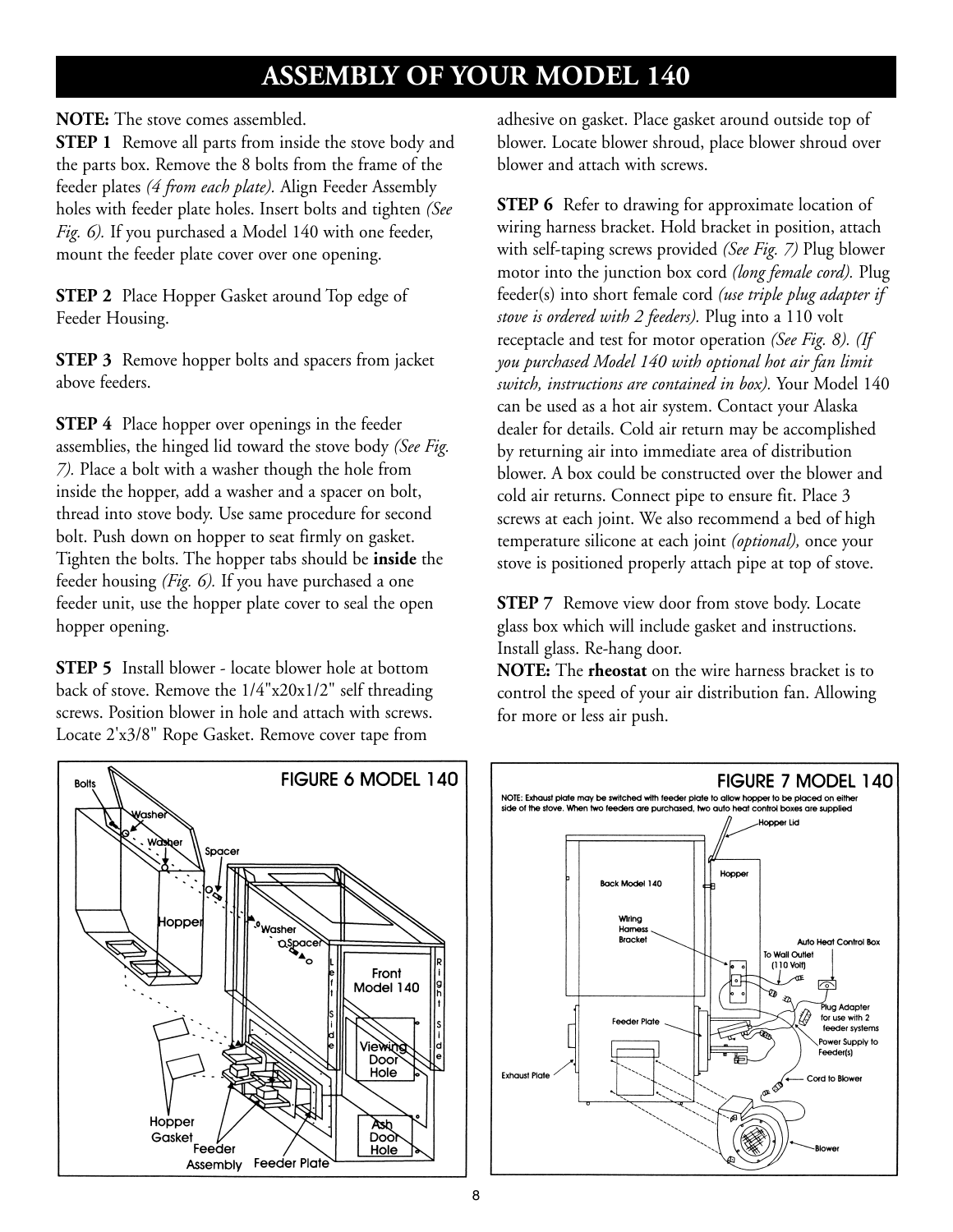# **ASSEMBLY OF YOUR MODEL 140**

**STEP 1** Place stove body on hearth. Allow proper clearance to flammable surfaces. See last page for clearances.

**STEP 2** Place a piece of pipe over the vent hole, crimped end up. For Model 140 an elbow may be placed on the stove body *(See Fig. 8).*

**STEP 3** Locate Barometric Damper *(See Fig. 5).* Assemble and set in accordance with manufacturer's directions. Proceed as follows:

**Model 140** - Place barometric damper on elbow, crimped end up, pointed in the direction of thimble from the chimney *(See Fig. 8).*

**Top Vent Stove** - Place barometric damper over the pipe already on stove. Be sure your attachment is plumb. *(See Fig. 5).*

**STEP 4** Place a length of pipe into Wall Thimble *(See Fig. 4).* This pipe should go through wall and into the Flue Liner. **Do not** allow pipe to pass **through** the flue liner. Seal all openings where pipe entered wall with fiberglass. Place "Trim Collar" over pipe and snug tight to wall *(See Fig. 4).*

**STEP 5** Place an elbow into the pipe coming out of wall, take a measurement from the top end of the barometric damper to the bottom of the elbow - add 3" to your measurements. This will be the length of pipe you will need cut *(if necessary)* and assemble.

**NOTE:** We suggest an initial Barometric Draft Setting of .04. Once your fire is burning, check manufacturer's directions before final adjustment - use Rc-Bt Ul Listed Barometric if available.



#### **FIGURE 4 TOP VENT STOVE**



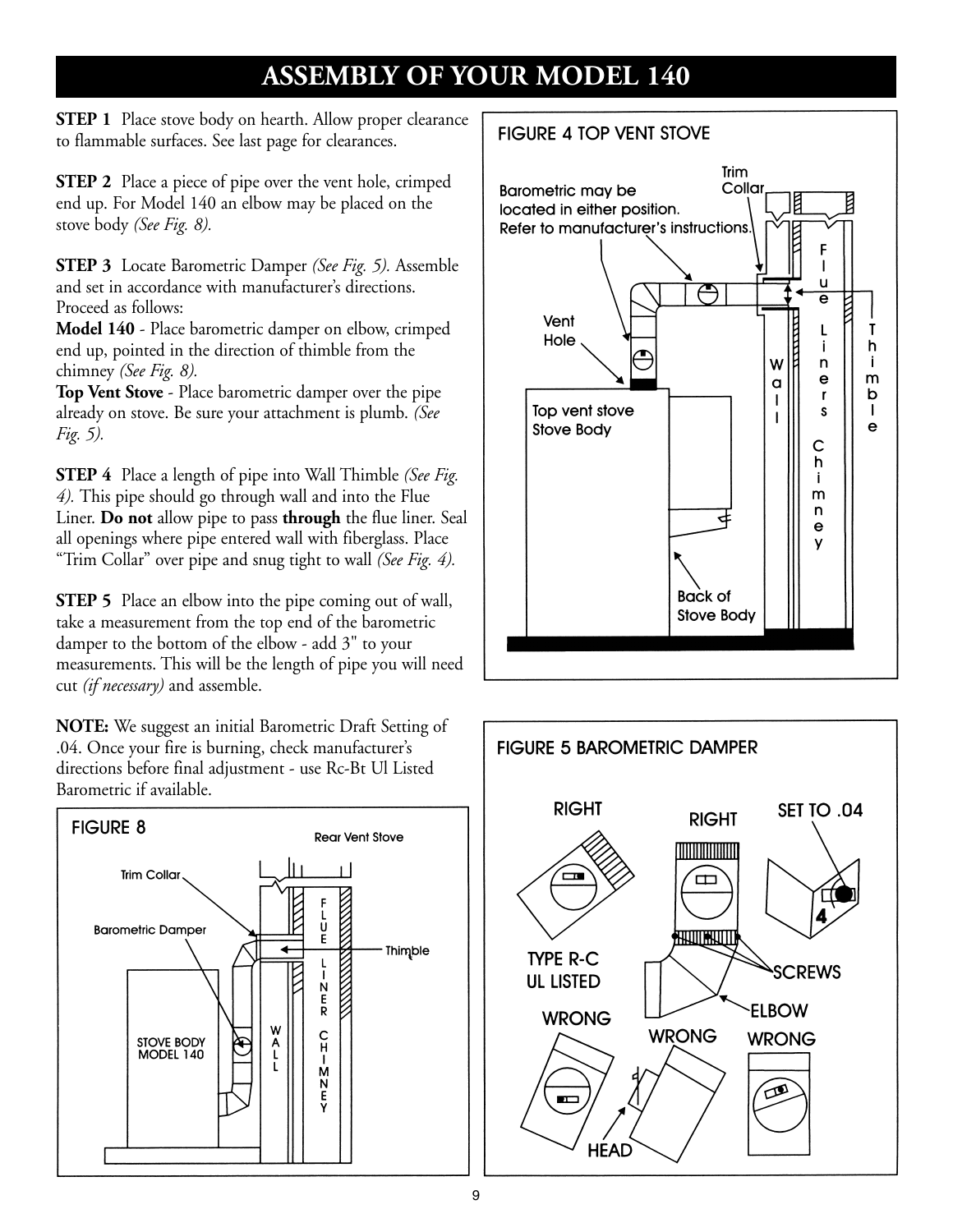# **STARTING YOUR STOKER STOVE FIRE**

**CAUTION:** Dry out your masonry chimney before starting your stove.

**CHIMNEY SYSTEM** - Make sure it is clean and free of any debris. Moisture in a new chimney or a cold chimney does not allow for proper drafting of flue gas. Dry out and warm up a chimney by:

- Open clean-out door, build a small wood fire for ten minutes. OR place wadded newspaper on floor of Stoker and burn paper for 10 minutes… Add paper as needed.
- If you should smell **sulfur at any time** Turn the unit off - Open doors and windows.
- Initial burning of your stove will cause the paint to cure *(smoke).* Ventilate area by opening window.
- If your home is well-insulated, have a fresh air inlet installed - open a window (1") while your stove is operating.
- On your first day of operation, we suggest you start your stove early in the day to allow the curing process to

occur and to allow time to understand your stove.

- 1) Fill hopper with dry coal
- 2) Dry out your masonry chimney with a separate wood kindling fire for twenty minutes. Build this fire in cleanout door or on bottom of stoker.
- 3) Mount your **Auto Heat control box** securely to a wall near your stove. **Do not mount on stove body!**
- 4) Place fire starter on grate, cover with coal, light tail close viewing door and wait until starter head is burning.
- 5) Plug power cord into your wall outlet.
- 6) Set your "Auto Heat" dial to setting #2.
- 7) In 20-30 minutes your fire becomes fully established.
- 8) Adjust your Auto Heat dial to your comfort **REMEMBER - a setting of 1 is approximately a low fire.**

**Always operate stoker with both doors closed. Always test your gas alarm as per instruction.**

# **BEFORE YOU CALL US…**

### **Not Enough Heat**

• Check to see if holes in grate are clogged… clean. Make sure under grate is free of coal fines. This can be done by lifting the grate off the feeder housing.

**CAUTION:** Make sure when replacing grate, the gasket material is in place both around the bottom of grate and on rear of grate *(See Fig. 3).*

- Make sure there are no cracks in grate.
- Make sure plastic wheel on gear assembly is intact and clean of any dirt or dust

### **Black Dust**

- Dirty coal or dry coal should be dampened.
- Turn off blower rheostat or unplug main cord when pouring coal into hopper or changing ash buckets.
- Make sure air space is between top of stove and main stoker body is clear of coal dust.

### **Sulfur Fumes**

• Make sure hopper is not being filled with soaking wet coal.

**NOTE: Allowing moisture to build up in Hopper will cause rusting and severely damage your feed system, voiding all warranties.**

- Make sure space between the hopper and stoker is clear of coal.
- Make sure gasket is intact.
- Make sure stove pipe is clear of fly ash.
- Important check elbow closest to stove.
- On Channing III clean behind draft tubes by grate.

### **Hopper Fire**

- Do you have a Barometric Damper on Stove?
- Check grate is there a crack?
- Is the gasket and/or strongback intact on grate?
- Is gasket between feeder and hopper missing?
- Check size of coal it might be too large. You should use rice coal.

### **Moisture in Hopper**

- Check behind slide brick for fly ash buildup.
- Do you have excessively wet coal?
- Is your stove pipe blocked?
- Do you have good draft?
- Remove Pipe; clean exhaust holes.

# **INSTALL A GAS ALARM!!!**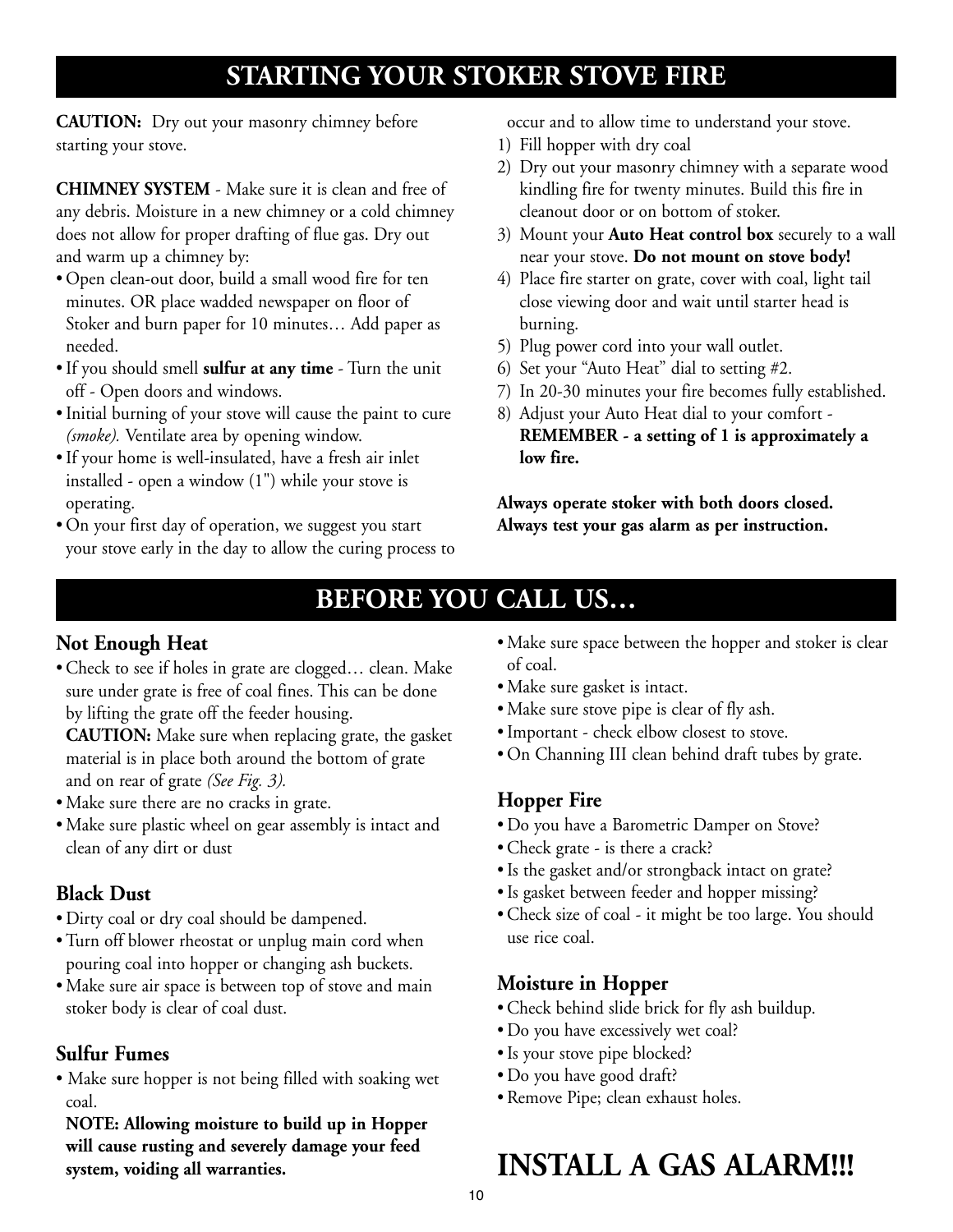# **END OF YEAR CLEANING AND MAINTENANCE**

- 1. Remove the exhaust pipe. Thoroughly clean and place in a dry location during nonburning months. Clean exhaust tubes in stove body of all debris.
- 2. Remove coal from stove and vacuum clean.
- 3. Thoroughly brush inside of stove body, free of all fly ash and vacuum clean.
- 4. Remove the Half Moon Paddle from feed tray, *(loosen the two setscrews at bottom of paddle allowing feed arm to drop down).* Pull Paddle out from top of feed tray, clean shaft, lubricate, and reinstall.
- 5. Locate grate inside stove, clean all holes.
- 6. Locate Air Motor Tray. Remove bolt from bottom of tray, disconnect wiring, and remove air motor tray. Thoroughly clean motor and plastic combustion wheel. Vacuum under grate through hole where air

motor tray was removed. Replace air motor tray, wiring and bolt, **Do Not Over Tighten Bolt!**

- 7. Locate distribution blower. Thoroughly clean motor and wheel of dust.
- 8. Inspect all gaskets and replace if necessary. Note: All gaskets should be replace every three years.
- 9. Remove top of stove, Thoroughly clean inner top, replace top.
- 10. Lightly spray WD-40 **inside only** of stove body.
- 11. Let stove stand for a few minutes. After stove has ventilated adequately place a low watt lit bulb inside stove body. This will aid in keeping dampness out of stove.

**NOTE: Important!! If grate has been removed make sure gaskets are installed properly. See Page 2 Figure 1.**



#### **ALASKA COMPANY, INC.**

BLOOMSBURG, PA 17815

MODEL: KAST CONSOLE, CHANNING, LIBERTY FUEL COAL SERIAL NO.

#### **U.S. ENVIRONMENTAL PROTECTION AGENCY**

THIS HEATER IS ONE FOR BURNING COAL. USE OF ANY OTHER SOLID FUEL EXCEPT FOR COAL IGNITION PURPOSES IS A VIOLATION OF FEDERAL LAW

#### **CONAM Inspection, Inc. Auburn, MA 01501 STL - 002 Tested 2/97 to ANSI/UL, CSA B366-1979 & ETLM 781**

CHIMNEY TYPE: MINIMUM 6 INCH DIAMETER APPROVED LOW HEAT RESIDENTIAL TYPE ALL FUEL. CHIMNEY CONNECTOR: 6 INCH DIAMETER 24 GAUGE BLUE OR BLACK STEEL. INSTALL AT LEAST 4 INCHES FROM WALL AND 6 INCHES FROM CEILING. SPECIAL METHODS ARE REQUIRED WHEN PASSING THROUGH A WALL OR CEILING. SEE INSTRUCTIONS AND BUILDING CODES. SEE DIAGRAM.



CONTACT YOUR LOCAL BUILDING OR FIRE OFFICIALS ABOUT RESTRICTIONS AND INSTALLATION INSPECTION IN YOUR AREA